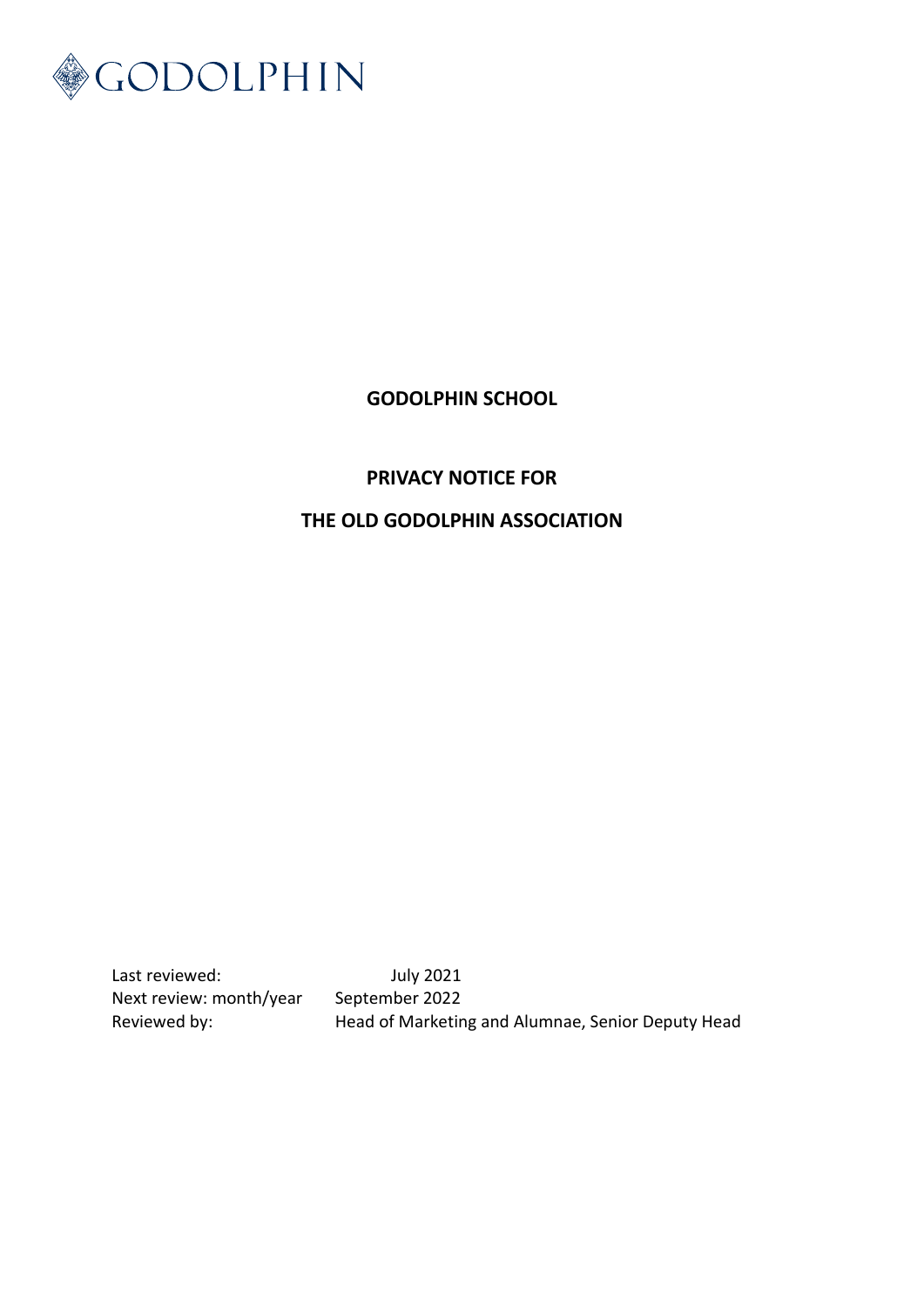

## **1 Introduction**

We take your privacy very seriously. We ask that you read this Privacy Notice carefully as it contains important information on who we are, how and why we collect, store, use and share ("process") personal information, your rights in relation to your personal information and how to contact us and supervisory authorities in the event you have a complaint.

## **2 What is personal information?**

Personal information is information that identifies you as an individual and relates to you, for example, your name, contact details, connection with The Godolphin School (the School) and details of your further education and career.

#### **3 Who we are**

- **3.1** The Godolphin School ("the School") is an independent school and a registered charity (number 309488) located at Milford Hill, Salisbury, Wiltshire, SP1 2RA. The School is administered by its corporate trustee, The Godolphin School Trustee Limited (company number 08527491), of the same address.
- **3.2** When the OGA processes personal information for these objectives, we do so as joint controllers of that information with the School and subject to a data sharing agreement with the School and to applicable data protection laws. Further information about the data sharing agreement is available from our Privacy Officer whose contact information is given at the end of this notice.

#### **4 The personal information we collect and use**

- **4.1** We receive information about you from the School and you also provide us with information about yourself during the course of our relationship with you. We may obtain information about you from other sources in the public domain, such as LinkedIn, Facebook, Twitter and wealth-screening sources, and from media articles.
	- **4.1.1** The personal information which we may process includes:
	- **4.1.2** Your name and contact details;
	- **4.1.3** The dates when you attended the School;
	- **4.1.4** If you are a former staff member, the dates when you worked at the School;
	- **4.1.5** If you are a former pupil, information about your achievements and interests as a pupil;
	- **4.1.6** Where you attended university and your occupation;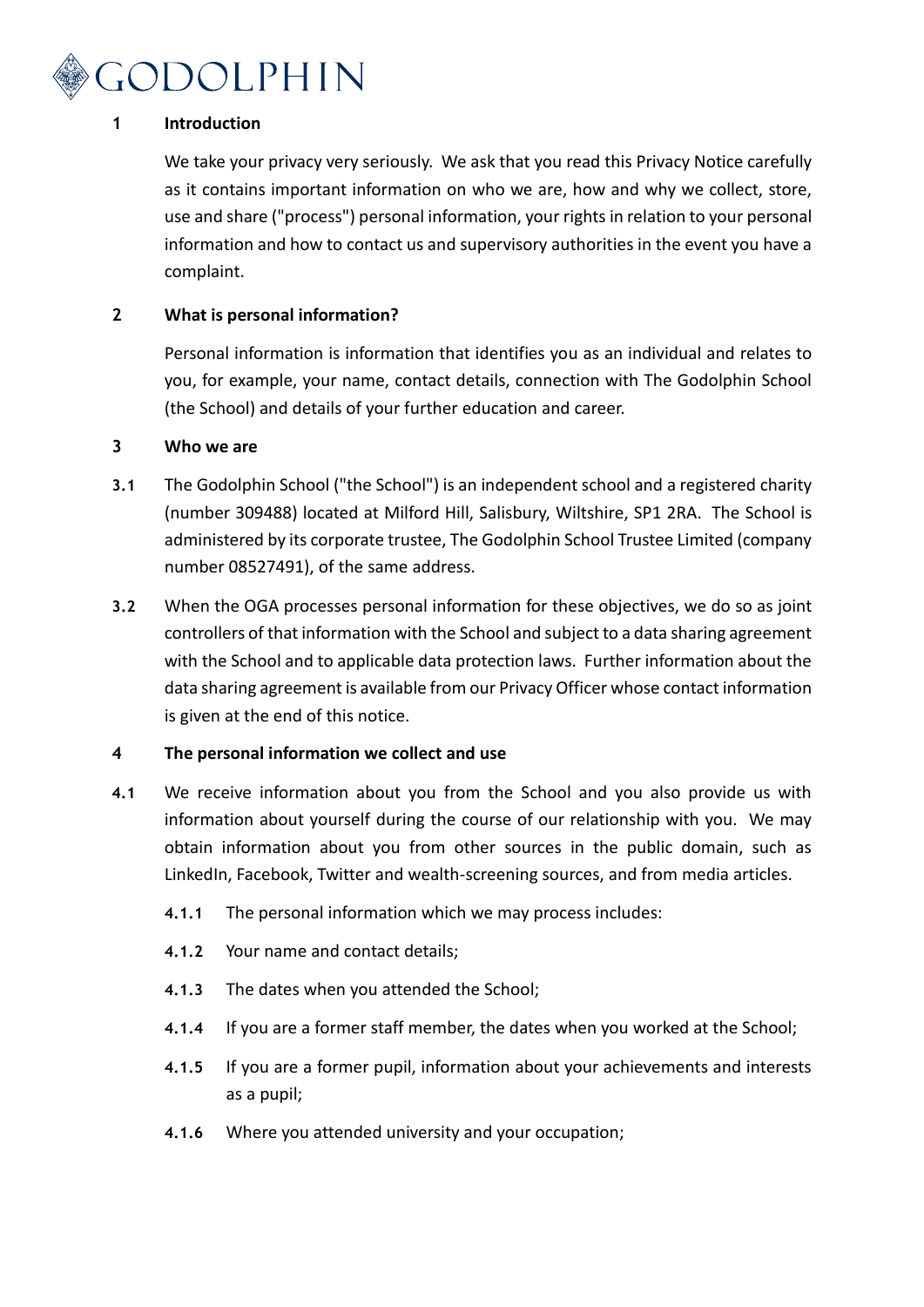

- **4.1.7** How you like to hear from us, for example, whether you have signed up to receive emails from us;
- **4.1.8** Your involvement with us, for example, whether you participate in the organisation and activities of the OGA, including volunteering and fundraising;
- **4.1.9** Information about you from articles in the media and from other public sources:
- **4.1.10** Any dietary requirements that you provide and details of any disability which you may have;
- **4.1.11** CCTV images of you taken on the School premises; and
- **4.1.12** Photographs or videos of you taken at OGA or School events.

#### **5 How we use your personal information**

- **5.1** We use your information for the following purposes:
	- **5.1.1** To facilitate contact between members of the OGA, including use of the School's online portal which allows alumnae to communicate. This can be found here: http://godolphincommunity.org/.
	- **5.1.2** To keep you informed about events and activities organised by the OGA or the School, such as reunions, concerts, plays and lectures, and in relation to the organisation of and your attendance at those events;
	- **5.1.3** In connection with ways in which you might participate in the organisation and the activities of the OGA, including volunteering and fundraising; and
	- **5.1.4** In connection with your providing financial support to the School, including making donations to the School, specific fundraising campaigns and requests for sponsorship; and
	- **5.1.5** To comply with our legal obligations.

#### **6 Who we share your personal information with**

- **6.1** The third parties with whom we will or may share your personal information are:
	- **6.1.1** Other members of the OGA and with the School;
	- **6.1.2** Local authorities, the Independent Schools Inspectorate and the Department for Education in accordance with our legal obligations, for example regarding safeguarding concerns;
	- **6.1.3** Law enforcement bodies for safeguarding purposes, the prevention and investigation of crime and the prosecution of offenders;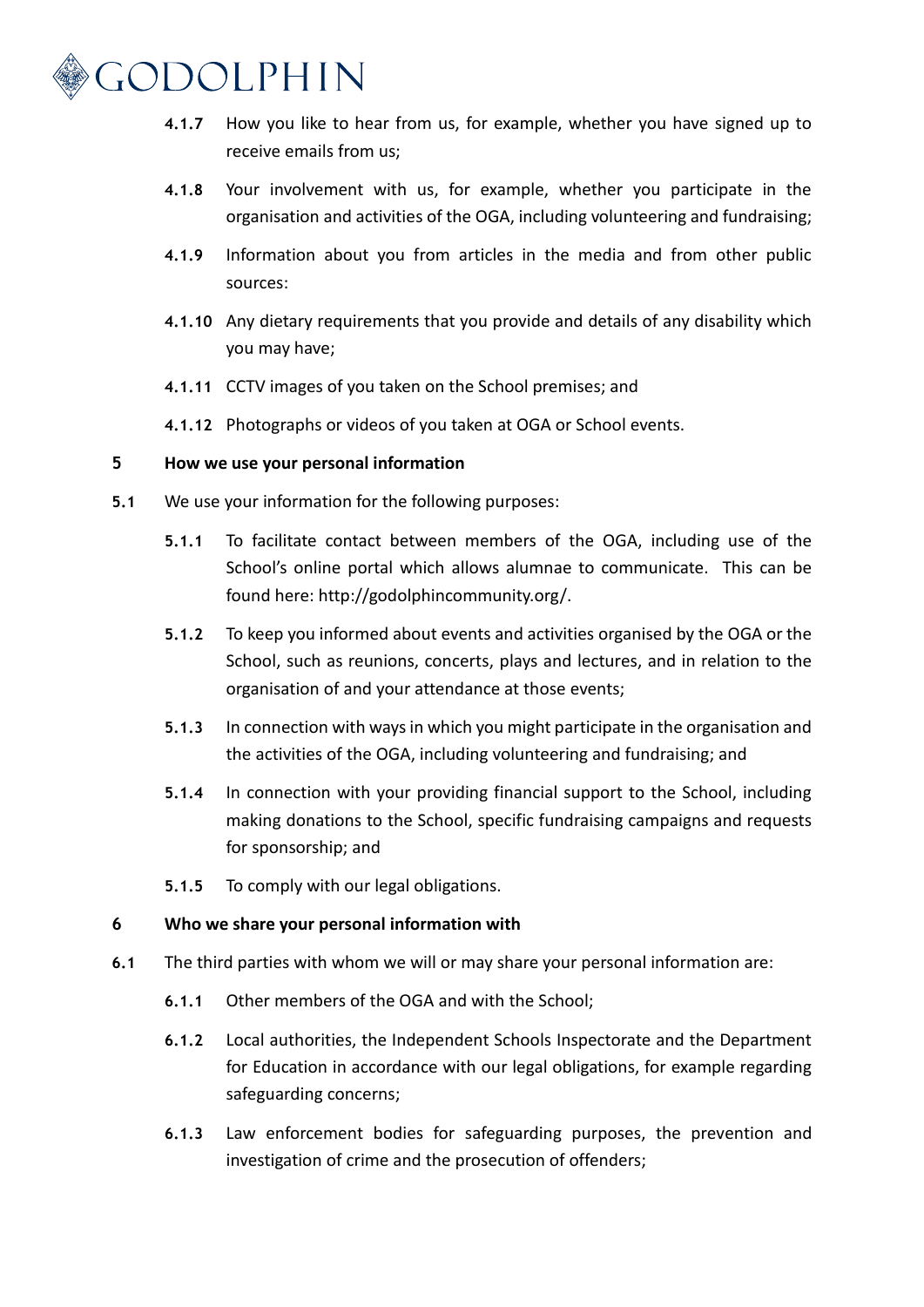

- **6.1.4** Other emergency services, the Health and Safety Executive and our insurers in the event of an emergency or incident at the School or one of our events;
- **6.1.5** Our legal advisers for the purpose of obtaining legal advice;
- **6.1.6** Event booking platforms or joint hosts in connection with your attending events;
- **6.1.7** External contractors we use to help us with our work, for example, printing companies for our literature, cloud computing services or database management or wealth intelligence consultants.
- **6.2** We will only share personal information when we have a good reason to do so.

## **7 Whether information has to be provided by you, and if so why**

**7.1** The provision of your personal information is necessary to our activities. If you object to the provision of certain information, this may prevent you from participating in the activity to which it relates.

#### **8 Reasons we can collect and use your personal information**

- **8.1** We rely on a number of different lawful bases in order when we collect and use your personal information.
- **8.2 Contract**: this allows us to process personal information where necessary for the performance of a contract to which you are a party (or intend to become a party). It applies where, for example, you buy tickets from us for an event that you want to attend.
- **8.3 Legal obligation:** this allows us to process personal information where necessary to comply with a legal obligation to which we are subject. It applies where, for example, we keep a record of who is attending an event, so that we can comply with our health and safety obligations.
- **8.4 Vital interests**: this allows us to process personal information on those very rare occasions where it is necessary to protect you or someone else from risk of death or serious injury.
- **8.5 Public task**: this allows us to process personal information where necessary for the performance of a specific task which is in the public interest and set out in law, such as the reporting of safeguarding concerns.
- **8.6 Consent**: in limited circumstances, we will not process your personal information without your prior consent, for example, if we believe that photographs or videos of you are more than usually intrusive or if consent is required by data protection laws to send you unsolicited direct marketing material by email or text. You can withdraw your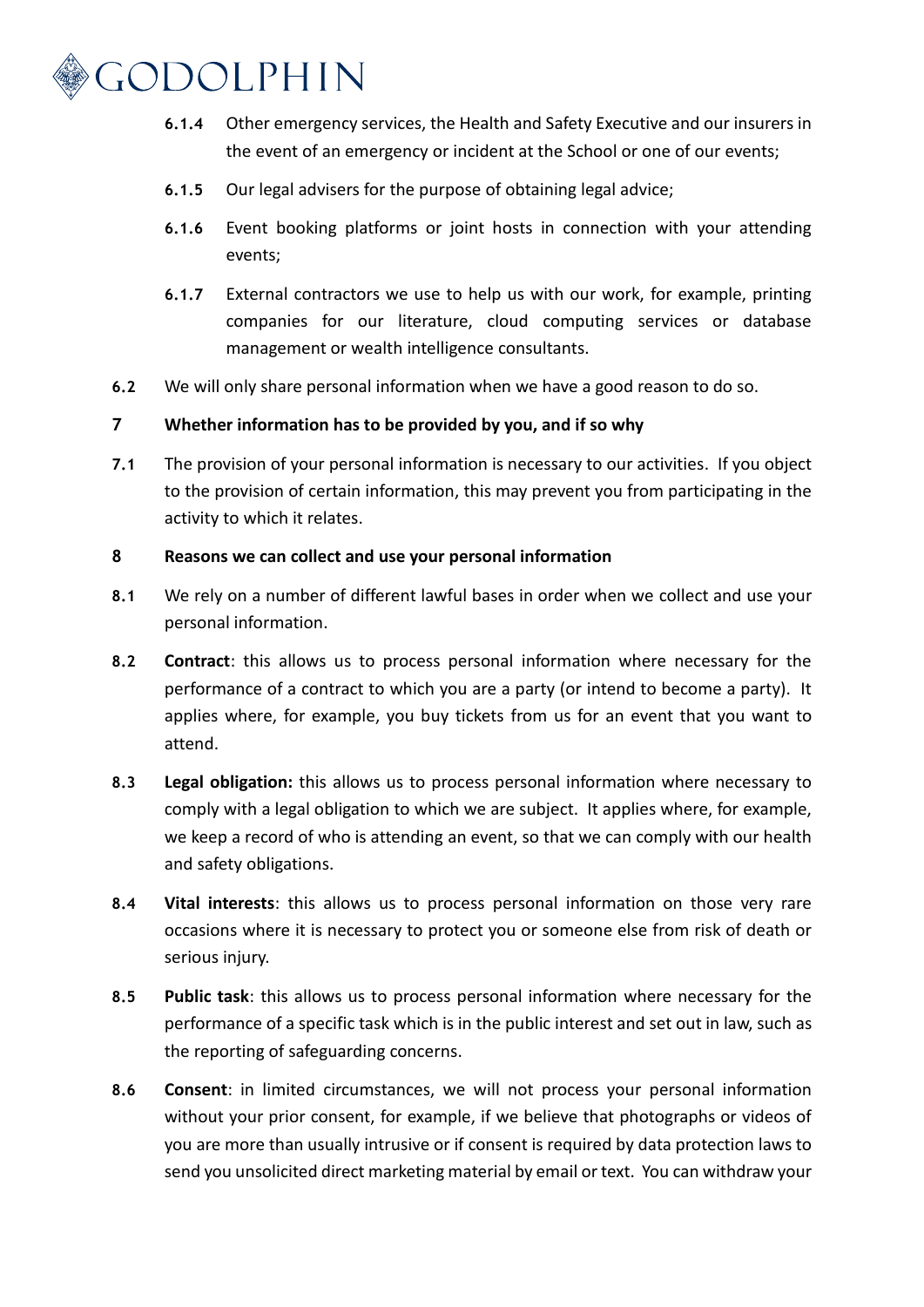

consent at any time by contacting our Privacy Officer using the contact details at the end of this notice. Any use of your personal information before you withdraw consent remains valid.

- **8.7 Legitimate interests:** this allows us to process personal information where necessary for our or another person's legitimate interests except where you have overriding privacy interests. We rely on this lawful basis for a large part of our processing activities and the legitimate interests which we have identified include:
	- **8.7.1** Ensuring that there is an active membership within the OGA;
	- **8.7.2** Promoting the objects and interests of the OGA, including fundraising;
	- **8.7.3** Administering our events;
	- **8.7.4** Safeguarding and promoting the welfare of our pupils with whom you may be in contact;
	- **8.7.5** Arranging work experience or mentoring for pupils;
	- **8.7.6** Ensuring that we comply with our legal obligations;
	- **8.7.7** Ensuring Site and IT security;
	- **8.7.8** Using your information in connection with legal disputes, for example if you make a claim against us; and
	- **8.7.9** Protecting our reputation.
- **8.8** We may rely on more than one lawful basis for some of our processing activities.

#### **9 How long your personal information will be kept**

- **9.1** We will not retain your personal information for longer than necessary for the purposes set out in this notice. It follows that our retention periods will vary depending on the type of personal information concerned, for example, we will retain your contact details for as long as you want to be part of the OGA; if you don't want us to contact you, we will need to retain a record of that, so that we don't inadvertently add you to our mailing list in the future.
- **9.2** Our retention periods are generally dictated by the following criteria:
	- **9.2.1** Statutory or regulatory requirements;
	- **9.2.2** The limitation period within which legal claims may be brought and the duration of any claims;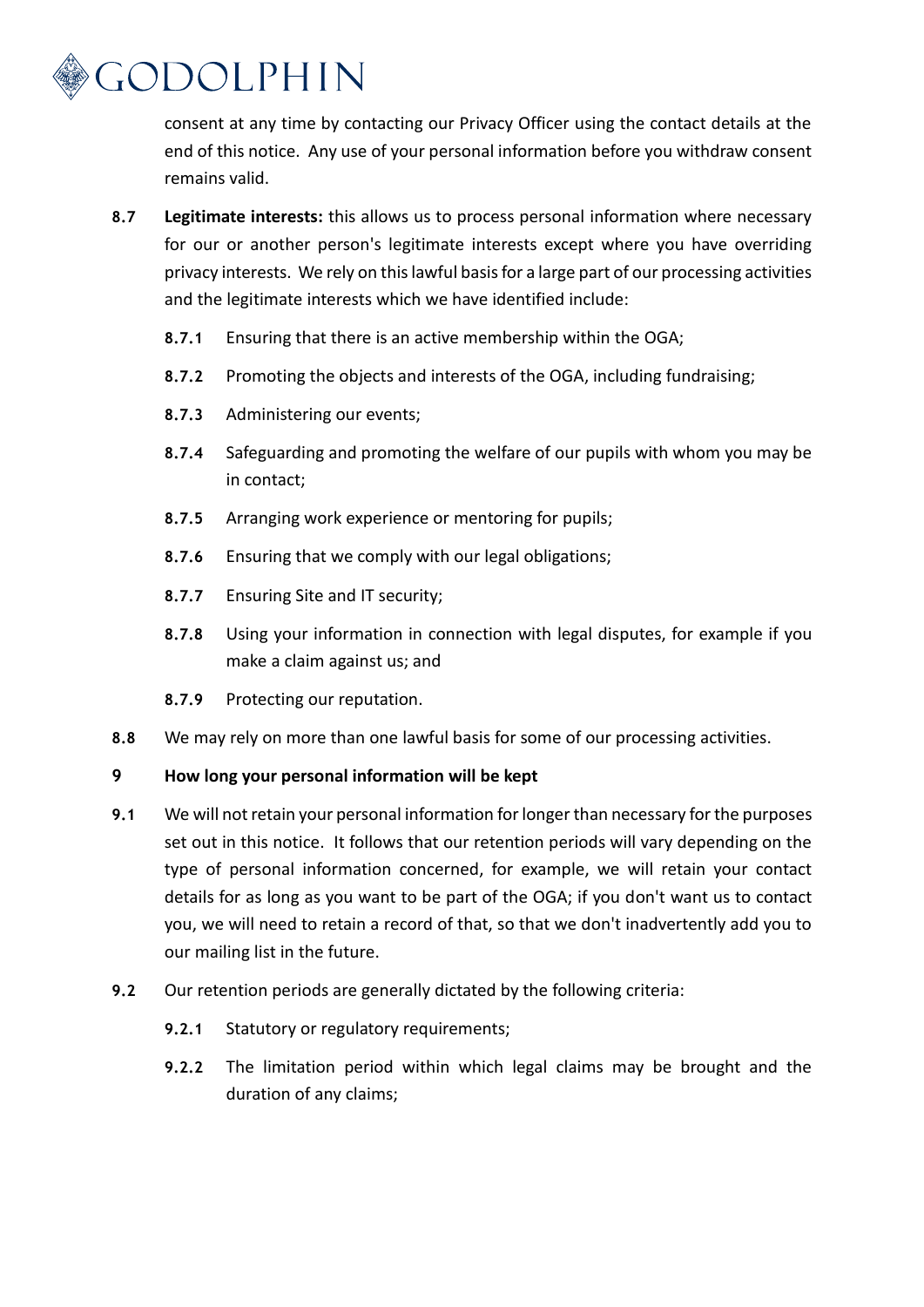

- **9.2.3** The period for which your personal information is still being used, for example, to keep you informed about our news and how you can support us or for historical research or statistical purposes.
- **9.3** When it is no longer necessary to retain your personal information, we will delete or anonymise it.

#### **10 Keeping your personal information secure**

- **10.1** We have appropriate security measures in place to prevent personal information from being accidentally lost, or used or accessed in an unauthorised way. We limit access to your personal information to those who have a genuine need to know it. Those processing your information on our behalf will do so only in an authorised manner and are subject to a duty of confidentiality.
- **10.2** We also have procedures in place to deal with any suspected data security breach. We will notify you and any applicable regulator of a suspected data security breach where we are legally required to do so.

## **11 Transfer of your information out of the UK**

- **11.1** We do not usually transfer your information out of the UK during the course of our general operations. There are some exceptions which include:
	- **11.1.1** Where you ask us to communicate with you overseas, for example, if you are on holiday or live outside the UK;
	- **11.1.2** Where we need to communicate with third parties in relation to an event outside the UK.
- **11.2** We will ensure that any transfers of your personal information outside the UK are made:
	- **11.2.1** With your consent;
	- **11.2.2** To countries or organisations which are the subject of an EU Commission adequacy decision or a UK adequacy regulation as appropriate;
	- **11.2.3** Subject to an agreement containing the EU's standard contractual clauses or the UK's standard data protection clauses as appropriate; or
	- **11.2.4** Otherwise in compliance with applicable data protection laws.

For more information about the safeguards in place for our transfers of personal information outside the UK, please contact the privacy officer.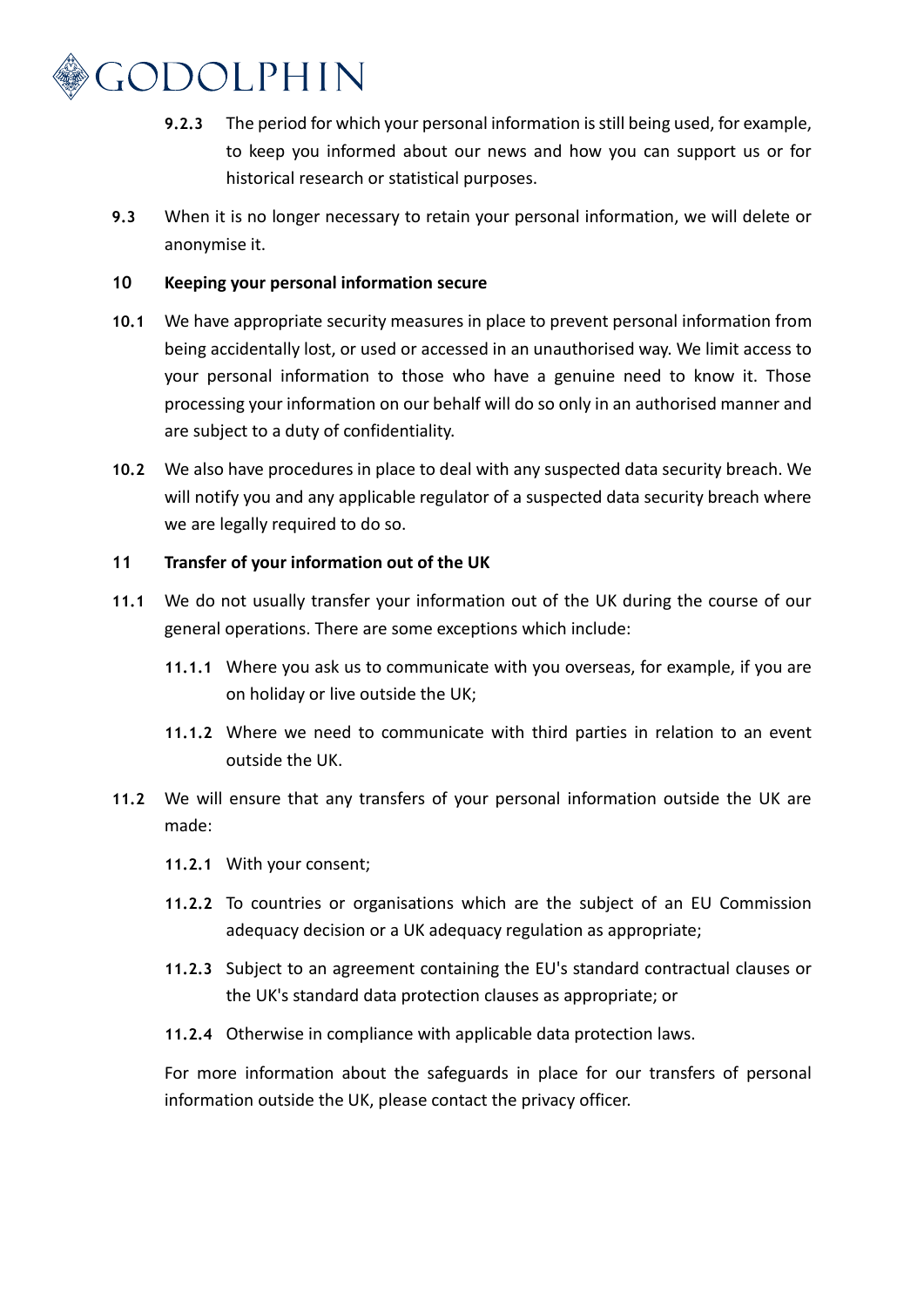# GODOLPHIN

#### **12 Your rights**

- **12.1** Under applicable data protection laws, you have a number of important rights which you can exercise free of charge. In summary, those include the right to:
	- **12.1.1** Access your personal information and certain other supplementary information that this Privacy Notice is already designed to address;
	- **12.1.2** Require us to correct any mistakes in your information which we hold;
	- **12.1.3** Require the erasure of personal information concerning you in certain situations;
	- **12.1.4** Receive the personal information concerning you which you have provided to us, in a structured, commonly used and machine-readable format and have the right to transmit that information to a third party in certain situations;
	- **12.1.5** Object at any time to processing of personal information concerning you for direct marketing;
	- **12.1.6** Object to decisions being taken by automated means which produce legal effects concerning you or similarly significantly affect you;
	- **12.1.7** Object in certain other situations to our continued processing of your personal information, for example, where we process personal information on the basis of 'legitimate interest'; and
	- **12.1.8** Otherwise restrict our processing of your personal information in certain circumstances.
- **12.2** For further information on each of those rights, including the circumstances in which they apply, see the Guidance from the UK Information Commissioner's Office (ICO) on individuals' rights under the UK GDPR.
- **12.3** If you would like to exercise any of these rights, please:
	- **12.3.1** Contact our Privacy Officer;
	- **12.3.2** Let us have enough information to identify you;
	- **12.3.3** Let us have proof of your identity and address (a copy of your driving licence or passport and a recent utility or credit card bill); and
	- **12.3.4** Let us know the information to which your request relates.

In some circumstances, we may need a pupil's authorisation to respond to a request for information about them by a parent.